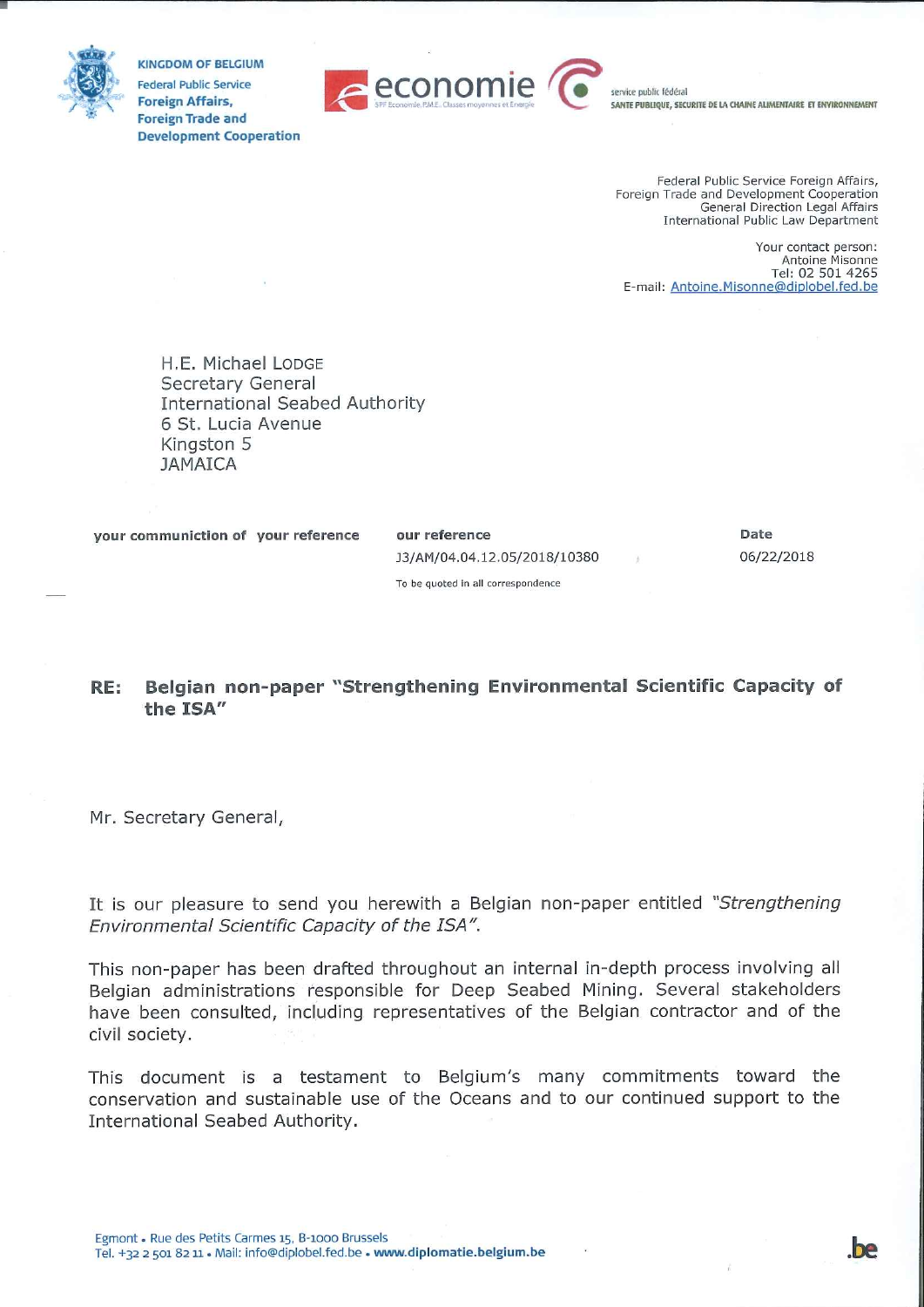With this contribution, Belgium aims to contribute to the works of the Council and of the Assembly, in particular to the discussions relating to agenda item 11 "Draft regulations for exploitation of mineral resources in the Area" of the "Provisional agenda of the Council".

We would be thankful if you could submit this paper to the Council for its consideration, in advance of the 24<sup>th</sup> session of the International Seabed Authority, between 16 and 20 July 2018, in Kingston, as well as to the States Parties.

Sincerely,

**Didier REYNDERS** Deputy Prime Minister Minister for Foreign Affairs, Foreign Trade and Development Cooperation

**Kris PEETERS** Deputy Prime Minister Minister for Economy, S.M.E.s, Self-employed and Energy

Philippe DE BACKER Secretary of State for the Fight against Social Fraud, Privacy and the North Sea

Annex: non-paper entitled "Strengthening Environmental Scientific Capacity of the ISA"

**be** 

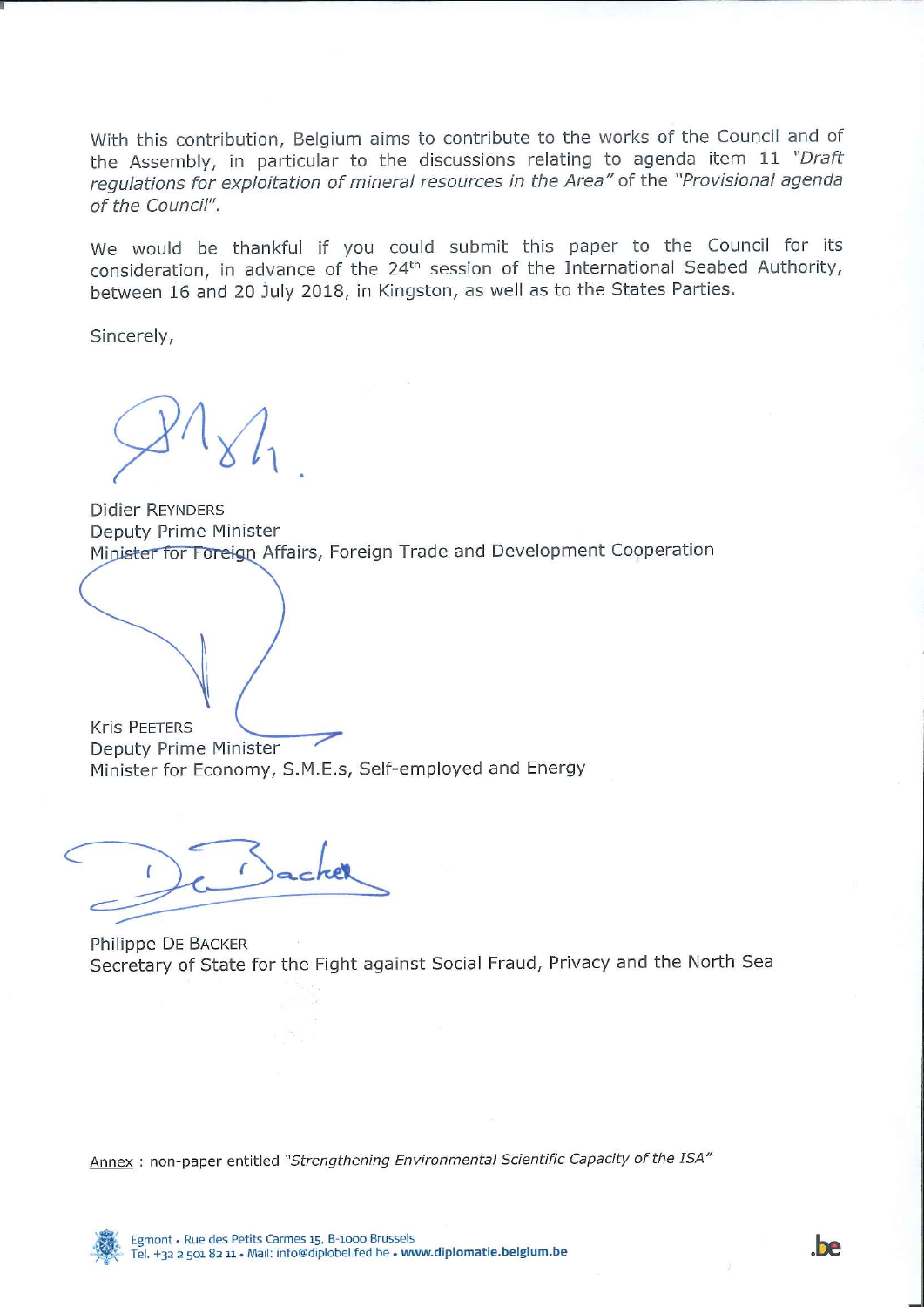# Strengthening Environmental Scientific Capacity of the ISA

## Background

The public consultation on the first version of the draft regulations on exploitation of mineral resources in the Area as well as the discussion held at the first session of the Council in March 2018 highlighted several aspects that require further development by State Parties. Ensuring an exploitation with respect for environment is an important concern expressed by several countries and environmental NGO's. There is a great need for a satisfactorily environmental evaluation in the regulatory development process of the exploitation phase and in its implementation.

The preparation of exploitation regulation entails the adoption of clearly and sufficiently detailed binding environmental objectives that need then be translated in regional and habitat specific binding standards and thresholds. Further on, the implementation of these objectives, standards and thresholds will not be possible without an appropriate and independent environmental scientific expertise.

A need for enhancing environmental scientific expertise of the Authority has been underlined on several occasions, notably in a 2017 decision of the Assembly of ISA, which requested the Council *"to reflect on the balance of expertise and required areas of specialization within the Legal and Technical Commission (…)"<sup>1</sup>* . In the same decision, the Assembly encouraged the Secretary-General *"to consider how to engage more extensively with the scientific community and deep-sea science projects and initiatives related to the Area, including by seeking to leverage extra budgetary funds to engage with the scientific community and support relevant initiatives"<sup>2</sup>* .

The Assembly also stressed the necessity for stronger transparency when it emphasized *"the importance of the sharing and accessing of environmental data"* and of the dissemination of the knowledge related to the marine scientific research in the Area<sup>3</sup>. Likewise, the Assembly affirmed "that non-confidential *information, such as that relating to the protection and preservation of the marine environment, should be shared widely and be readily accessible."*

Besides, the significant increase of the workload of the Secretariat and the LTC, recognized by the Assembly<sup>4</sup>, should not be overlooked, as it makes these requirements for enhancing environmental scientific expertise and for stronger transparency more challenging to meet.

 $\overline{a}$ 

 $1$  Decision of the Assembly of the International Seabed Authority relating to the final report on the first periodic review of the international regime of the Area pursuant to article 154 of the United Nations Convention on the Law of the Sea, ISBA/23/A/13, 18 August 2017 (consulted on 15.06.2018), operative paragraph G.3, p. 3.

<sup>2</sup> *Ibid.*, operative paragraph H.2., p. 4.

<sup>3</sup> *Ibid*., operative paragraph H.1.

<sup>4</sup> *Ibid.*, operative paragraphs D.1. and H.3.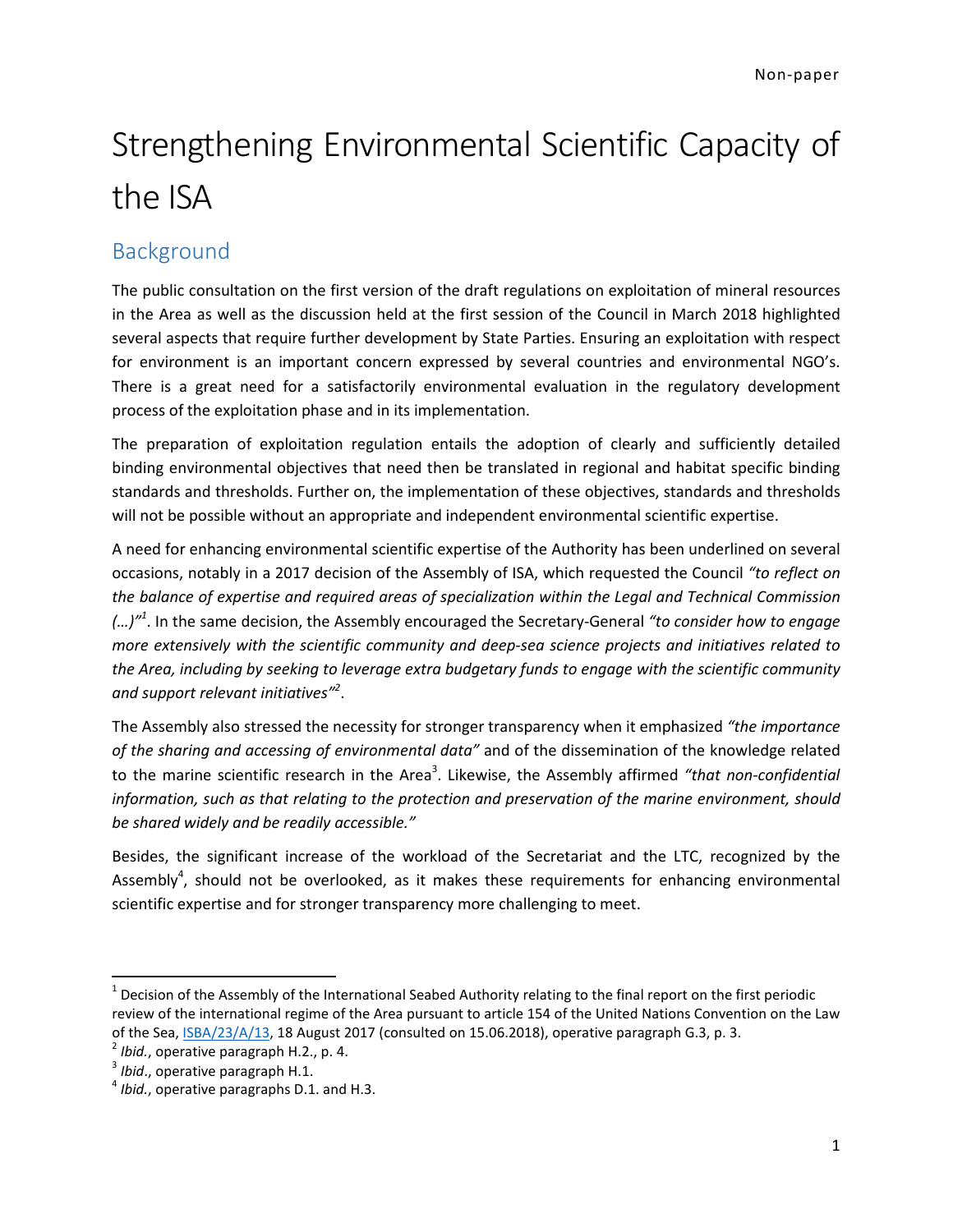# Fundamental principles and action for strengthening environmental scientific capacity in the ISA

Efforts have been made since the conclusion of the article 154 review to improve the ability of the ISA to address environmental issues, but most of the challenges remain. To help meet them, it is proposed to strengthen the environmental scientific capacity of the ISA through operationalising three fundamental principles in the environmental performance of the ISA:

- 1. Expertise;
- 2. Independence;
- 3. Transparency;

These fundamental principles would be established through a fivefold action:

During the exploitation phase:

1. Ensuring a publicly available independent evaluation of environmental reviews and monitoring for exploitation as well as exploration activities;

#### Prior to the exploitation phase:

- 2. Providing specific scientific advice on binding environmental objectives, standards, thresholds and other environmental aspects for the development of the exploitation regulations;
- 3. Compiling broad scientific advice for the development of Regional Environmental Management Plans;
- 4. Enhancing the environmental expertise of the LTC;
- 5. Enhancing the environmental expertise of the secretariat.

This action would hence represent a substantive assistance in creating and maintaining a level-playing field among contractors, while respecting scrupulously the respective prerogatives of each of the ISA bodies, and enhancing the ability of the ISA to ensure the effective protection of the marine environment.

### During the exploitation phase:

1. Ensuring a publicly available independent evaluation of environmental reviews and monitoring

#### Scope

For each of the environment-related reviews and compliance assessment framework foreseen by the draft regulation on exploitation of mineral resources in the Area, three external evaluations would be carried out separately and simultaneously by independent and internationally recognized experts. These external evaluations would abide by the principles of expertise, independence and transparency.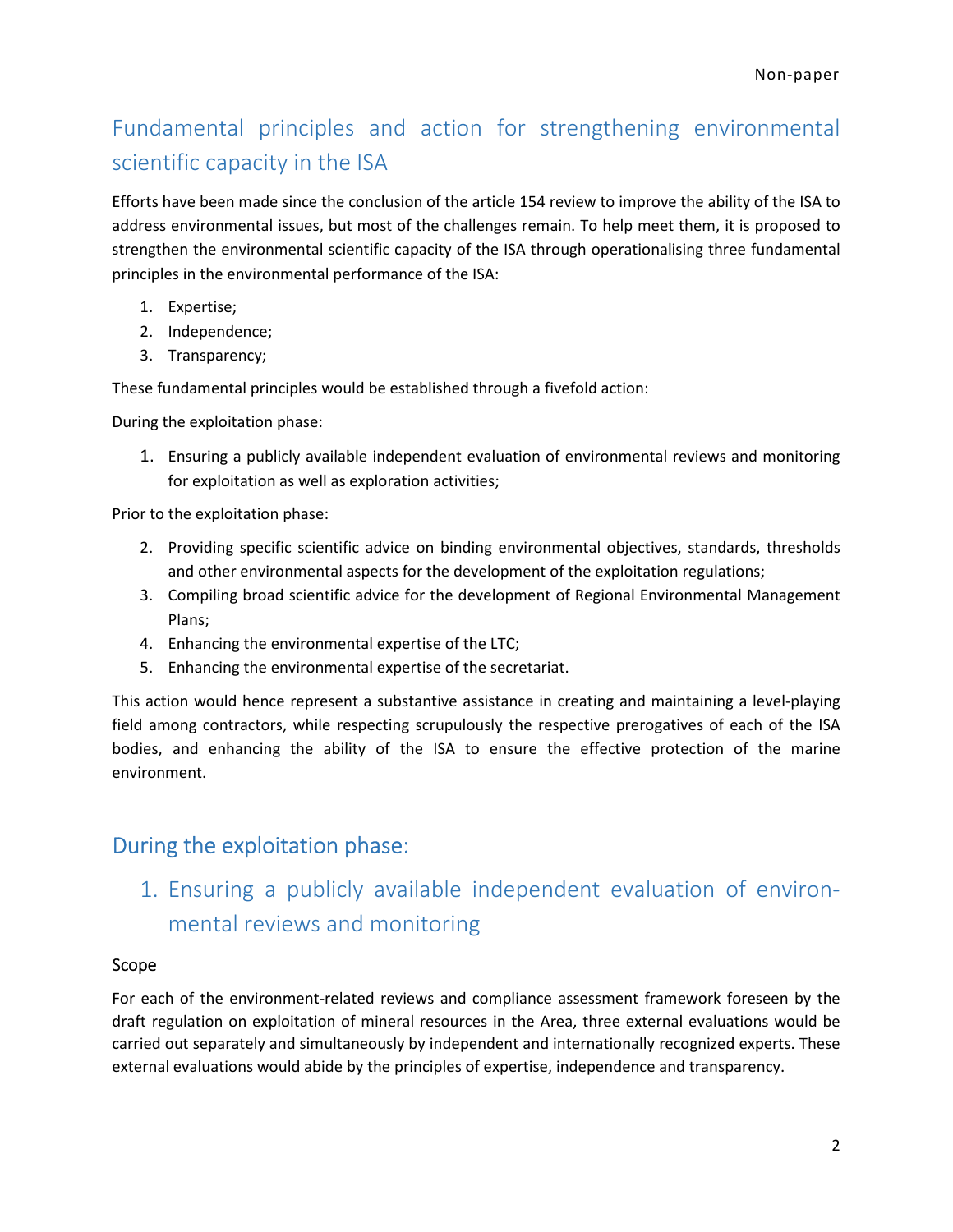Due to the complex scientific nature and the limited extent of knowledge of the deep sea environment and in respect of the precautionary principle to respond to uncertainties and risks, three external evaluations are proposed in order to facilitate the provision of complementary insights, potentially following a proper evaluation of the first and current practice with the two external evaluations of the Environmental Impact Assessment for a test in the Clarion Clipperton zone during the current exploration phase.

#### Setting up the external evaluations

The principles, objectives, format and procedure for these triple simultaneous external evaluations would be set out in the draft regulations.

#### Tasks and functioning

- Three independent and simultaneous environmental scientific evaluations would be required for the Environmental Plans in the application for the Plan of Work, including on any revisions of the Environmental Performance Assessment. Each selected expert would provide his or her view as to whether the relevant application for approval of a Plan of Work or proposed Material Change (i) provides for the effective protection of the marine environment pursuant to Article 145 of the Convention, (ii) conforms with the applicable Regional Environmental Management Plan, and (iii) conforms with any other applicable standards or guidelines promulgated by the Authority relating to the marine environment.
- Similarly, external independent environmental scientific advise could be requested by the Secretariat, the LTC or the Council on environmental policies or other environmental matters, e.g. advice on how many baseline information would be needed to make a proper EIA assessment.

The external evaluations would be made available by the Secretariat to the LTC and the Council ahead of their review of the Environmental Plans or Environmental Performance Assessment, for which the evaluation is provided. The evaluations could include some advice that would not be binding and the contractor would have the possibility to respond thereto. These evaluations would also be made public.

#### Appointment procedure

The procedure for the appointment of experts would have to be designed to ensure the greatest level of expertise and of independence.

A preselection of available and interested experts would be done by the Secretariat, with the assistance of the scientific community and relevant partners, such as INDEEP, the Deep Ocean Stewardship Initiative and GESAMP. The preselection would then be screened by an independent international organization, for example the Joint Programming Initiative Healthy and Productive Seas and Oceans (JPI Oceans) or the secretariat of the Intergovernmental Oceanographic Commission (IOC) of UNESCO, to constitute a pool of candidates. The screening would consist, firstly, in the identification of the relevant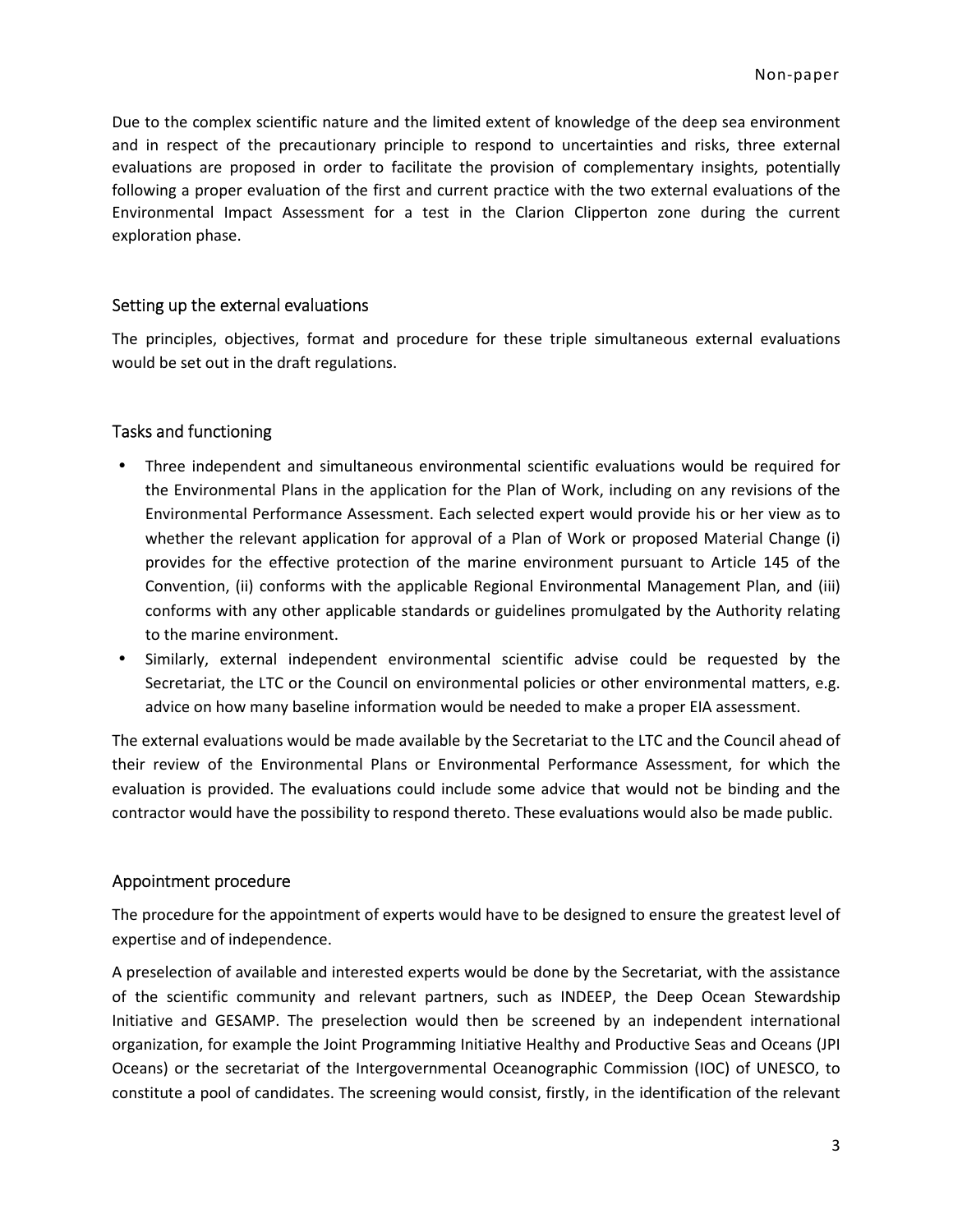different specific fields of expertise of all candidates and, secondly, in an assessment of the required high level of expertise and of the independence of these candidates. Thirdly, with respect to the independence principle, the screening would attest that there is not any conflict of interests involving, on the one hand, the candidates and, on the other hand, any of the contractors, sponsoring States or members of the Council. It would also be forbidden for the candidates to be a member of the LTC or the secretariat of ISA.

The pool of candidates would be constantly updated and enriched, with respect to the screening procedure. Regular calls will be made to this effect to the scientific community and to relevant partners, such as INDEEP, the Deep Ocean Stewardship Initiative, GESAMP and other potential sources.

Whenever an external independent environmental scientific evaluation or advice is required, the secretariat would proceed, through a transparent procedure, to the selection and appointment of three members of the pool. At least one expert will be the same for performing all the reviews related to one exploitation request, in order to ensure some continuity in the evaluation process for one exploitation request.

#### No disclosure of industrial secret

The appointed experts shall not disclose, even after the termination of their functions, any industrial secret, proprietary data which are transferred to the Authority or any other confidential information coming to their knowledge by reason of their duties for the Authority.

### Prior to the exploitation phase:

# 2. Providing specific scientific advice on environmental objectives and their standards and thresholds for the exploitationThree experts of the

pool described *supra* would be appointed by the Secretariat through a transparent selection procedure, to draft clear, precise and detailed environmental objectives and a methodology how to derive standards and thresholds for environmental objectives. For the selection of the candidates for this task, a specific assessment of the required high level of expertise and of the independence of these candidates will also be performed.

The drafting of these clear, precise and detailed environmental objectives would have to take into account the fact that the objectives will need to be translated in regional and habitat specific standards and thresholds, through a developed methodology and in close exchange with the contract/technology holders. They would also need to be integrated in the Regional Environmental Management Plans and the Environmental Management and Monitoring Plan.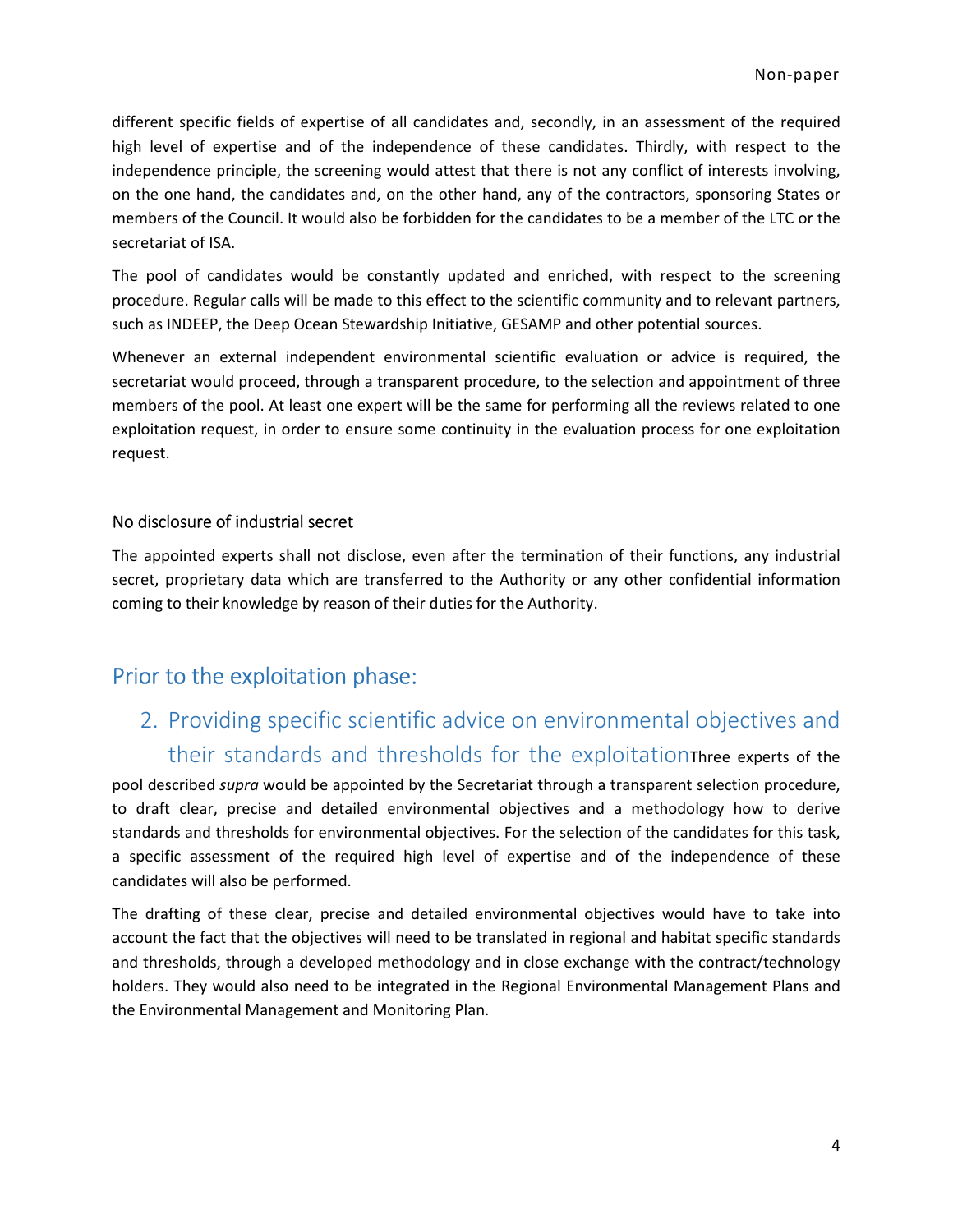# 3. Compiling broad scientific advice for the development of Regional Environmental Management Plans

Before approving any application for exploitation in a region, the Authority should adopt a Regional Environmental Management Plan providing clear, precise and detailed environmental objectives, standards and thresholds for any activities in the region and identifying areas to be set aside from mining to ensure effective protection of the marine environment.

A number of experts of the pool described *supra* would be appointed by the Secretariat through a transparent selection procedure, to propose these areas in close exchange with the already existing networks and integrate environmental objectives during their development, for example during workshops. For the selection of the candidates for this task, a specific assessment of the required high level of expertise and of the independence of these candidates would also be performed. The draft Regional Environmental Management Plans would be subject to a period of Member States and stakeholders review and consultation and revised accordingly. It would then be submitted to the LTC for its recommendation and to the Council for its adoption.

### 4. Enhancing the environmental expertise of the LTC

In its decision ISBA/22/C/29, the Council decided that, no later than the twenty-fifth session (2019) of the Authority, it will reach a clear and binding decision on a process to govern the next election of members of the LTC, which is currently composed of ten specialists in mineral resources, a specialist in oceanology, four specialists in the marine environment, a specialist in economy and ten specialists in legal matters. In 2017 the Council discussed the report of the Secretary-General on the election of members of the LTC (doc ISBA/23/C/2), but thought it was premature to come to a decision. The Council requested the Secretary-General to prepare an updated and extended report prior to the next election and that conference room paper ISBA/23/C/CRP.1 be recirculated at that session.

While a large weight is expected to be given to the need for equitable geographical distribution of the members, foreseen in article 163, 4, of UNCLOS, the decision of the Council should give more weight to the requirement for *"appropriate qualifications in the area of competence of the Commission"* than to geographical considerations, foreseen in article 163, 3, and article 165, 1, of UNCLOS.

A way to ensure that relevant expertise would be present in the future LTC, is to equally distribute the needed expertise, as identified by the Council, over the regional groups, taking into account the differences in the number of seats assigned to these groups. Due to the proximity of exploitation, assigning one third of the seats to experts in the protection of the marine environment or oceanology would be strongly recommended.

Full transparency would need to be achieved on the written comments, discussions and conclusions of the LTC with regard to all environmental issues presented to it, with the exception of issues involving proprietary information and data, as they should be a matter of public record and available for public scrutiny on the ISA website.